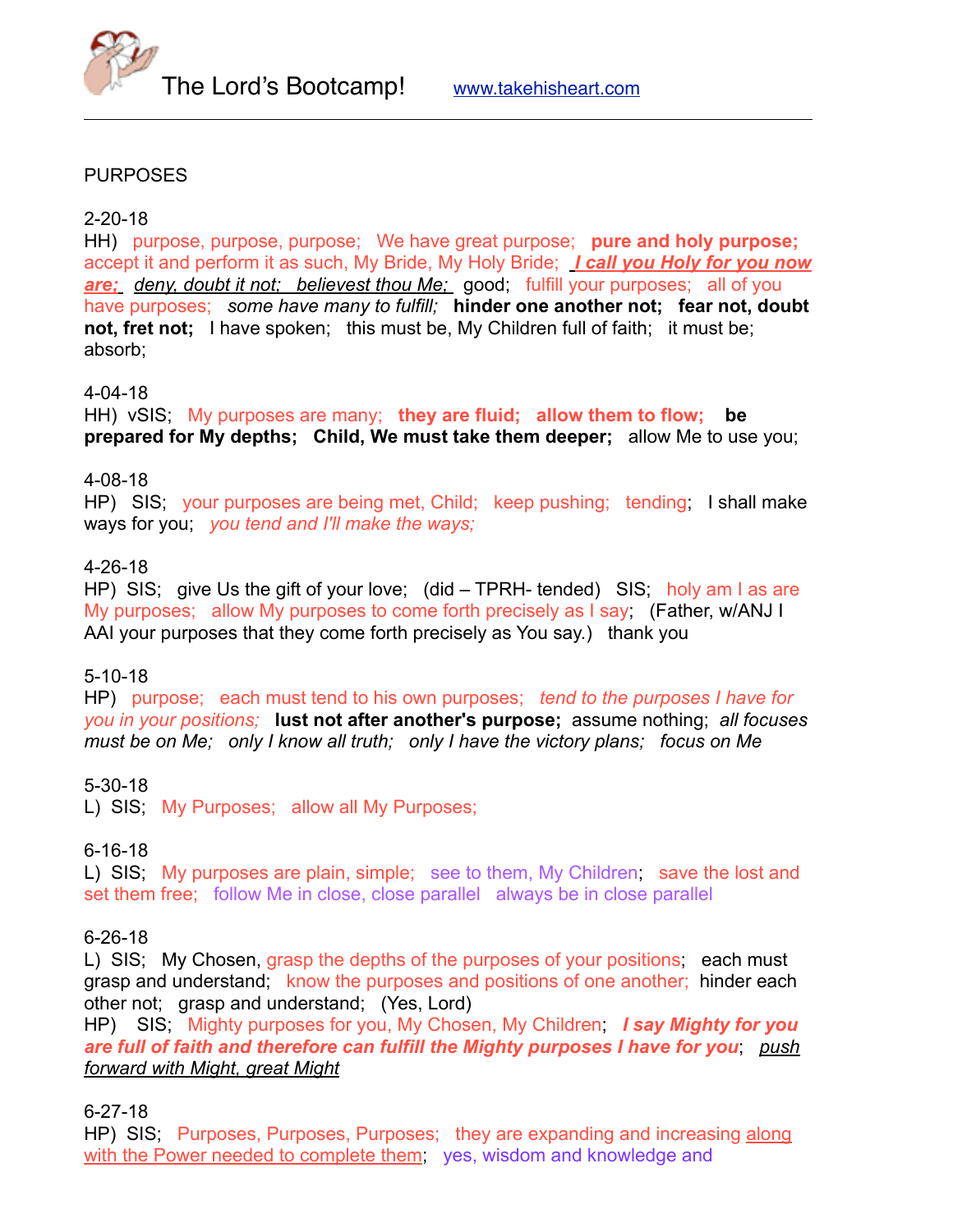understanding as well, My Chosen; accept, accept; (Father, I accept this expanding and increasing w/ANJ I AAI this acceptance.) *yes, go forth fully charged*

# 7-08-18

HP) SIS; My purposes are vast, vast; shy not away; *My Chosen, My Chosen, My Chosen; you have many monumental purposes in My vastness*; deny not your capacities nor your capabilities; your mantles, your mantles; allow them full authority to work in My vastness for My purposes; (*My all encompassing mantle, I allow you full authority to work unhindered by me or anything else in the vastness for the Lord's purposes now and forevermore and I AAI this allowance w/A ofYNJ.*) Hallelujah; be not surprised, Child, for you have given Me rights and freedom legally

### 7-11-18

**30 minutes:** Mighty, Mighty, Mighty purposes lie ahead; all must be; accept;

### 7-23-18

HH) vSIS; instigate not, My Children; do only as I say; self must not be allowed to instigate; *My Children, check yourselves, your purposes; you all have purposes; instigate not;* 

### 8-02-18

HP) Holy are My purposes; recognize and acknowledge this fact; Holy, Holy, Holy, Holy, Holy, Holy a thousand times Holy; you stand here in the midst of this Holiness; *soak it in, Child; go, sit and soak it in;* 

### 8-08-18

HP) SIS; Choose, Choose, Choose to accept the gifts I have for you, My Chosen; *the gifts for you to use to fulfill your purposes;* Hallelujah; Amen, so be it

# 8-14-18

L) SIS; Hallowed are My purposes; understand. understand, understand;

# 8-16-18

HP) purposes being well covered, Child; slack not

### 8-23-18

HH) My purposes are many, vast beyond man's comprehension; allow them, My Child, allow them;

### 8-26-18

HP) SIS; lift wealth; (*did and told Them I lifted it in whatever form They desired. Tongues; Then I heard my self say*, "That it come back down upon me." *So be it, Lord, as You will.* My purposes; accept all My purposes I have for you, My Children; t*end to them each as often as I say; yes, pay close, close attention to what I say and to what I show you;* 

### 9-03-18

HH) My purposes are many, Child; allow Me to instill each purpose I have for you; (*W/A of YNJ I allow Almighty God to instill in me each purpose He has for me. I AAI this instillation of His purposes in me w/A of YNJ.*) (*Immediately I saw them coming at me so fast I could not make out anything. I flinched, but then held steady.*) mach speed, Child; mach speed so the enemy could not have time to attach or cause any turmoil whatsoever; they are instilled and pure;